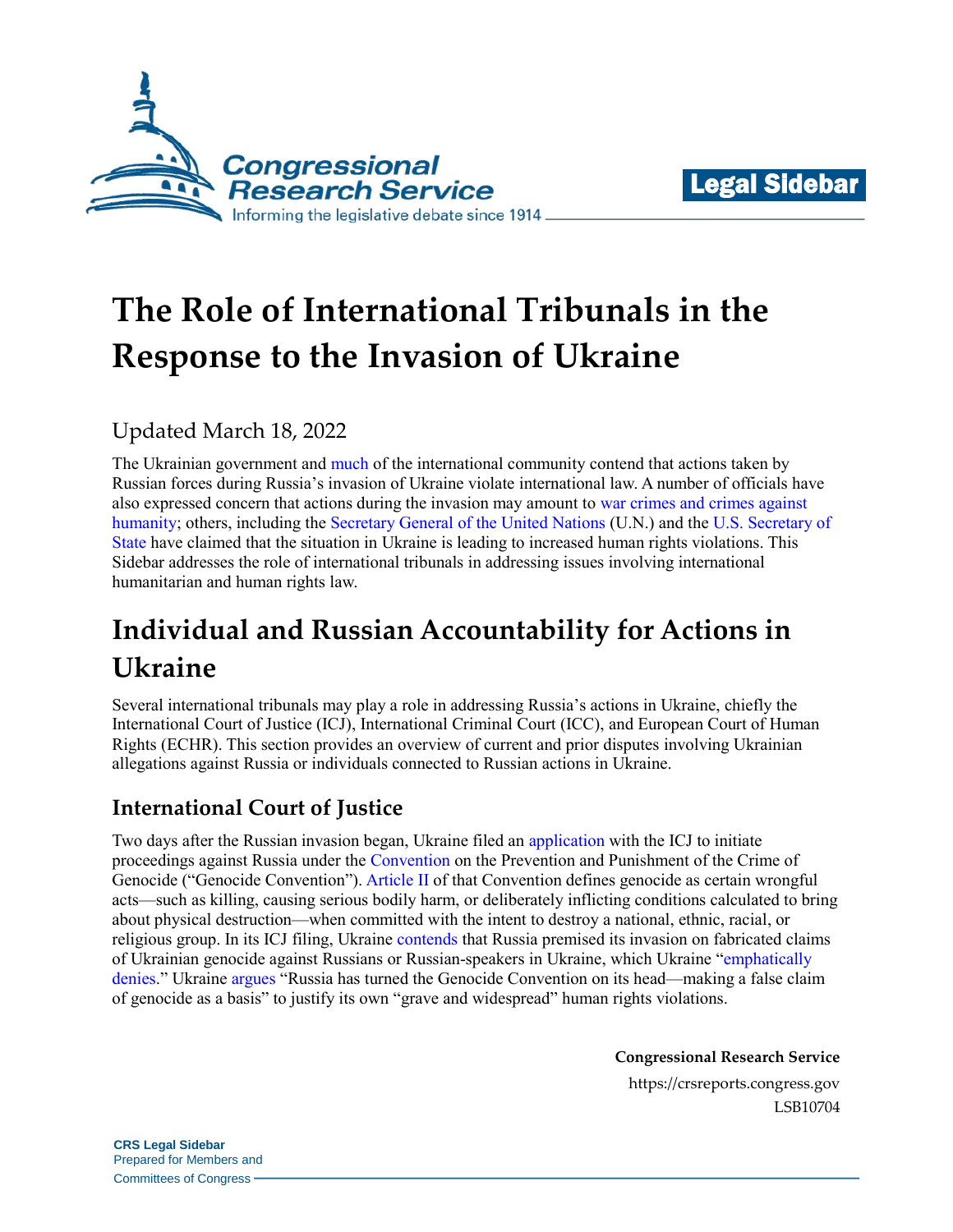Discussed in this [Legal Sidebar,](https://crsreports.congress.gov/product/pdf/LSB/LSB10206) the ICJ is the U.N.'s [principal judicial organ,](http://legal.un.org/repertory/art92.shtml) but it does not have jurisdiction over all disputes between U.N. members. Unless a country submits to the ICJ's [compulsory](https://legal.un.org/avl/pdf/ha/sicj/icj_statute_e.pdf#page=6)  [jurisdiction,](https://legal.un.org/avl/pdf/ha/sicj/icj_statute_e.pdf#page=6) which Ukraine and Russia [have not,](https://www.icj-cij.org/en/declarations) the court has jurisdiction only on a treaty-by-treaty basis. Ukraine and Russia [have submitted](https://treaties.un.org/pages/ViewDetails.aspx?src=IND&mtdsg_no=IV-1&chapter=4) to the ICJ's jurisdiction for disputes under the Genocide Convention. ICJ cases ordinarily take years to resolve; however, Ukraine also [seeks](https://www.icj-cij.org/public/files/case-related/182/182-20220227-WRI-01-00-EN.pdf) provisional measures, which can be granted swiftly because they have [priority](https://www.icj-cij.org/en/rules) on the ICJ's docket. [Provisional measures](https://legal.un.org/avl/pdf/ha/sicj/icj_statute_e.pdf#page=7) are temporary but [binding](https://www.icj-cij.org/public/files/case-related/104/104-20010627-JUD-01-00-EN.pdf#page=41) measures designed to preserve the parties' rights while a case is pending. Among other provisional requests, Ukraine [asks](https://www.icj-cij.org/public/files/case-related/182/182-20220227-WRI-01-00-EN.pdf#page=7) the ICJ to direct Russia to suspend its military operations immediately. Oral argument on the request for provisional measures was [held](https://media.un.org/en/asset/k1s/k1s308hjlg) on March 7, 2022. Russia [did not appear](https://t.co/KMipERg29N) for that argument, although it [submitted](https://www.icj-cij.org/public/files/case-related/182/182-20220307-OTH-01-00-EN.pdf) a filing contending the ICJ lacks jurisdiction over the matter. On March 16, 2022, the ICJ [granted](https://www.icj-cij.org/public/files/case-related/182/182-20220316-ORD-01-00-EN.pdf#page=19) provisional measures while reserving final judgment on jurisdiction and the merits. The cour[t ordered](https://www.icj-cij.org/public/files/case-related/182/182-20220316-ORD-01-00-EN.pdf#page=21) Russia to (1) suspend its military operations, and (2) ensure military and irregular armed units cease actions to further the military operations. The court also directed both states to "refrain from any action which might aggravate or extend the dispute."

Although the U.N. Charter provides that each member state ["undertakes to comply"](https://legal.un.org/repertory/art94.shtml) with ICJ decisions, the court may lack the independent ability to enforce its rulings. Member states can [request](https://legal.un.org/repertory/art94.shtml) the Security Council to take enforcement action, but Russia and any other [permanent member](https://www.un.org/securitycouncil/content/current-members) of the Security Council can [veto](https://legal.un.org/repertory/art27.shtml) those proposals.

This case is not the first against Russia arising out of its military actions in the region. In 2017, Ukraine filed an ICJ applicatio[n asserting](https://www.icj-cij.org/public/files/case-related/166/166-20170116-APP-01-00-EN.pdf#page=9) that Russia's annexation of Crimea, and subsequent acts of "cultural erasure" of ethnic Ukrainians [and the Tatar community,](https://www.state.gov/wp-content/uploads/2017/03/Ukraine-Crimea.pdf#page=81) violated the International Convention on the Elimination of All Forms of Racial Discrimination [\(CERD\)](https://treaties.un.org/doc/Treaties/1969/03/19690312%2008-49%20AM/Ch_IV_2p.pdf). Ukraine also [alleges](https://www.icj-cij.org/public/files/case-related/166/166-20170116-APP-01-00-EN.pdf#page=8) in its 2017 case that Russia violated the International [Convention](https://treaties.un.org/doc/Treaties/1999/12/19991209%2009-59%20AM/Ch_XVIII_11p.pdf) for the Suppression of the Financing of Terrorism by supporting violent separatist groups in eastern Ukraine. The ICJ [granted](https://www.icj-cij.org/public/files/case-related/166/166-20170419-ORD-01-00-EN.pdf#page=40) (or ["indicated"](https://legal.un.org/avl/pdf/ha/sicj/icj_statute_e.pdf#page=7) in the language of the ICJ statute) a portion of Ukraine's request for provisional measures in 2017. The court [held](https://www.icj-cij.org/public/files/case-related/166/166-20191108-JUD-01-00-EN.pdf#page=52) in 2019 that it had jurisdiction to hear the claims under both treaties, and the merits case is ongoing.

Additionally, in 2008, Georgia instituted ICJ [proceedings](https://www.icj-cij.org/en/case/140) after Russian forces entered its territory leading to a [five-day war.](https://crsreports.congress.gov/product/pdf/R/R45307#_Toc74232148) The suit [alleged](https://www.icj-cij.org/public/files/case-related/140/14657.pdf#page=4) Russia committed ethnic cleansing in Georgia's [South Ossetia and](https://crsreports.congress.gov/product/pdf/R/R45307#_Toc74232136)  [Abkhazia regions](https://crsreports.congress.gov/product/pdf/R/R45307#_Toc74232136) in violation of the CERD. The ICJ initially [indicated](https://www.icj-cij.org/public/files/case-related/140/140-20081015-ORD-01-00-EN.pdf#page=49) provisional measures against Russia, but later [held](https://www.icj-cij.org/public/files/case-related/140/140-20110401-JUD-01-00-EN.pdf#page=74) it lacked jurisdiction because Georgia did not satisfy the CERD's preconditions to filing suit.

#### **International Criminal Court**

On February 28, 2022, the Prosecutor of the ICC [announced](https://www.icc-cpi.int/Pages/item.aspx?name=20220228-prosecutor-statement-ukraine) that his office "decided to proceed with opening an investigation into the Situation in Ukraine." Specifically, the Prosecutor indicated that the evidence collected with regard to the 2014 conflict between Russia and Ukraine showed there was a "reasonable basis" to believe that war crimes and crimes against humanity had been committed in Ukraine and, given the escalation of the conflict in February 2022, the "investigation will also encompass any new alleged crimes."

The ICC has jurisdiction to investigate [four categories of crimes](https://www.icc-cpi.int/resource-library/documents/rs-eng.pdf#page=10) that fall within the ambit of international humanitarian law: (1) [genocide;](https://www.icc-cpi.int/resource-library/documents/rs-eng.pdf#page=10) (2) [crimes against humanity;](https://www.icc-cpi.int/resource-library/documents/rs-eng.pdf#page=10) (3) [war crimes;](https://www.icc-cpi.int/resource-library/documents/rs-eng.pdf#page=11) and (4) the crime of [aggression.](https://www.icc-cpi.int/resource-library/documents/rs-eng.pdf#page=14) Unlike many other tribunals, the ICC focuses on holding *individuals* accountable for these crimes, as opposed to a nation-state. Individuals found guilty of any of these crimes face [penalties](https://www.icc-cpi.int/resource-library/documents/rs-eng.pdf#page=65) including imprisonment, fines, and forfeiture.

The ICC's jurisdiction generally extends only to those countries that have agreed to become parties to the [Rome Statute](https://www.icc-cpi.int/resource-library/documents/rs-eng.pdf) establishing the ICC. Neither Ukraine nor Russia are [parties](https://asp.icc-cpi.int/en_menus/asp/states%20parties/pages/the%20states%20parties%20to%20the%20rome%20statute.aspx) to the Rome Statute. Thus, in general, the ICC lacks jurisdiction over actions within the territories of either country. (Contrast this to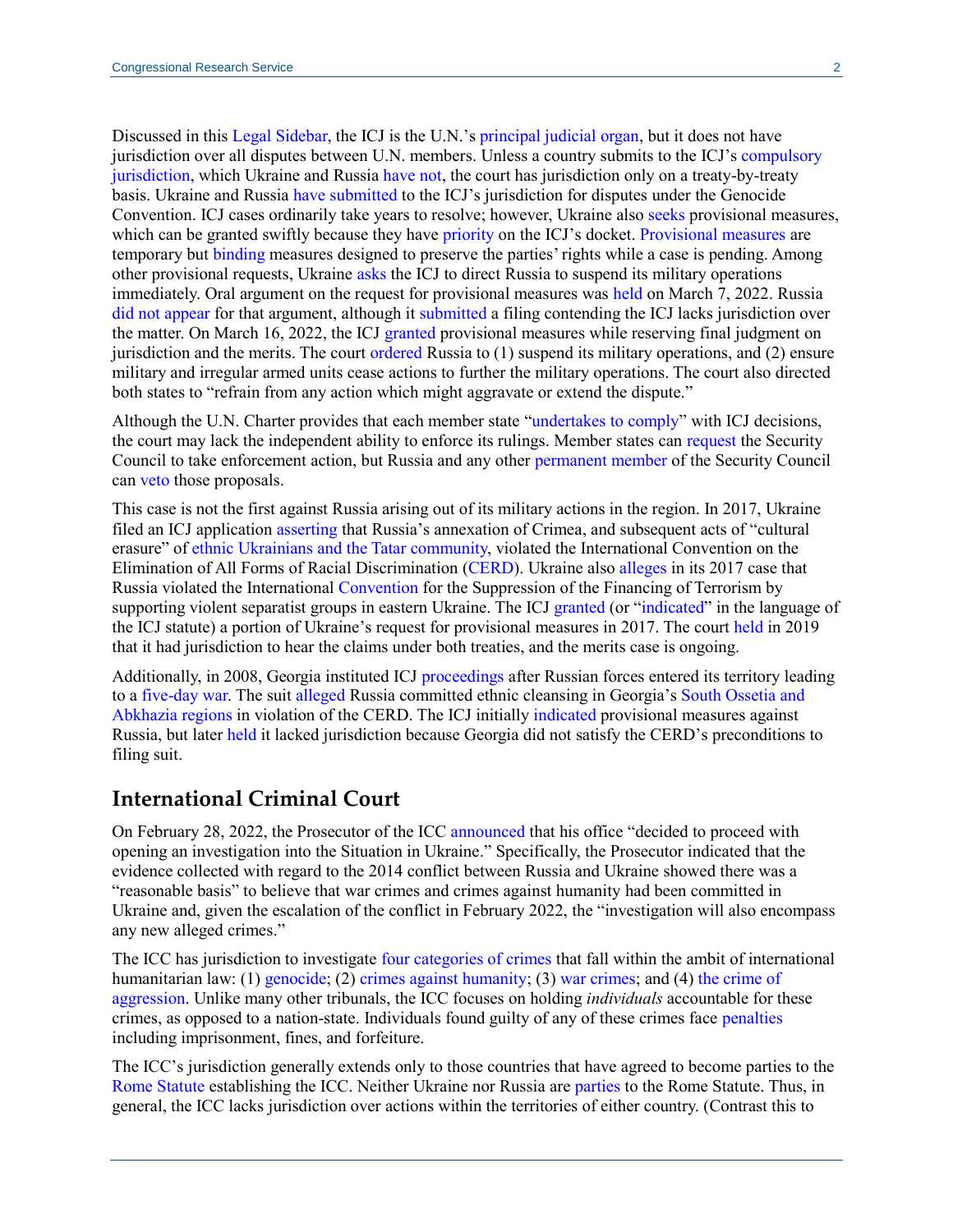cases involving parties to the Rome Statute, such as the [investigation](https://www.icc-cpi.int/georgia) into alleged crimes against humanity and war crimes committed in Georgia, which became a party in 2003, during the 2008 conflict with Russia.) However, the ICC may exercise jurisdiction if the specific requirements of [Article 12\(3\)](https://www.icc-cpi.int/resource-library/documents/rs-eng.pdf#page=15) are met. First, a country must submit a declaration with the Registrar of the ICC accepting the exercise of the ICC's jurisdiction "with respect to the crime in question." Second, the case must be one that the Prosecutor (a) self-initiated or (b) initiated at the request of a country.

In this case, Ukraine filed a declaration in [2014](https://www.icc-cpi.int/itemsDocuments/997/declarationRecognitionJuristiction09-04-2014.pdf) accepting the ICC's jurisdiction for the period of November 21, 2013, to February 22, 2014, and also [requested](https://www.icc-cpi.int/itemsDocuments/997/UkraineMFAdocument16-04-2014.pdf) that the ICC investigate [alleged crimes](https://www.icc-cpi.int/itemsDocuments/997/declarationVerkhovnaRadaEng.pdf)  [against humanity](https://www.icc-cpi.int/itemsDocuments/997/declarationVerkhovnaRadaEng.pdf) committed in its territory during this time period. Based on this declaration and referral, the Prosecutor [opened](https://www.icc-cpi.int/Pages/item.aspx?name=pr999) a preliminary investigation. Ukraine filed a second declaration in [2015,](https://www.icc-cpi.int/iccdocs/other/Ukraine_Art_12-3_declaration_08092015.pdf#search=ukraine) extending its acceptance of the ICC's jurisdiction from February 25, 2014, to an undetermined date. In 2020, the ICC Prosecutor concluded her [preliminary examination](https://www.icc-cpi.int/Pages/item.aspx?name=201211-otp-statement-ukraine) of the evidence, stating there is a "reasonable basis at this time to believe that a broad range of conduct constituting war crimes and crimes against humanity within the jurisdiction of the Court have been committed in the context of the situation in Ukraine." As indicated by the ICC Prosecutor, given Ukraine's open-ended acceptance of the Court's jurisdiction and the 2022 escalation of the conflict in Ukraine, the Prosecutor intends to expand the ongoing investigation to include alleged new crimes that may occur during this time.

#### **European Court of Human Rights**

On February 28, 2022, Ukraine applied to the ECHR for interim measures in response to "massive human rights violations being committed by the Russian troops in the course of the military aggression against the sovereign territory of Ukraine." The Court [granted](https://eulawlive.com/ecthr-grants-ukraine-interim-relief-indicates-russia-to-cease-military-operations/) these measures, directing Russia to "refrain from military attacks against civilians and civilian objects, including residential premises, emergency vehicles and other specially protected civilian objects."

The ECHR adjudicates claims involving alleged violations of the Convention for the Protection of Human Rights and Fundamental Freedoms, known as the [European Convention on Human Rights](https://www.echr.coe.int/documents/convention_eng.pdf) ("Convention"). Currently, 47 countries are [parties](https://www.coe.int/en/web/conventions/full-list?module=signatures-by-treaty&treatynum=005) to the Convention, including Russia and Ukraine, although Russia is taking steps to withdraw from the Convention, as discussed below. Two types of claims may be lodged with the ECHR: inter-state disputes and disputes brought by individuals against a state. The human rights protected by the Convention are distinct from international humanitarian law violations that may be heard by other tribunals, including the ICC.

Human rights [protected b](https://www.echr.coe.int/documents/convention_eng.pdf#page=5)y the Convention include, among others, the right to life and a prohibition on torture and inhuman or degrading treatment. Although human rights violations are distinct from international humanitarian law violations, actions that violate Convention-protected rights may occur during the same events that also give rise to alleged war crimes or crimes against humanity charges. In cases alleging an imminent risk of irreparable harm, the ECHR may [issue](https://www.echr.coe.int/documents/rules_court_eng.pdf#page=30) interim measures directed to the state allegedly committing human rights violations. Ukraine has requested and been granted interim measures in light of the February 2022 invasion. In the public notice on the interim measures, the Court indicated that it considers Russia's actions to present "a real and continuing risk of serious violations of the Convention rights of the civilian population, in particular under Articles 2 (right to life), 3 (prohibition of torture and inhuman or degrading treatment or punishment), and 8 (right to respect for private and family life)." The interim measures directing Russia to refrain from actions that may violate human rights are legally binding.

In addition to its February 28 application for interim measures, Ukraine has taken other legal actions against Russia that may provide some insight regarding how a future complaint might be framed. Currently, Ukraine has [four](https://www.echr.coe.int/Pages/home.aspx?p=caselaw/interstate&c) inter-state claims against Russia before the ECHR (and over 7,000 individuals have [filed](https://www.euronews.com/2021/01/14/europe-s-human-rights-court-finds-ukraine-complaint-against-russia-over-crimea-partly-admi) claims against Russia). Of particular relevance is Ukraine's March 2014 complaint involving